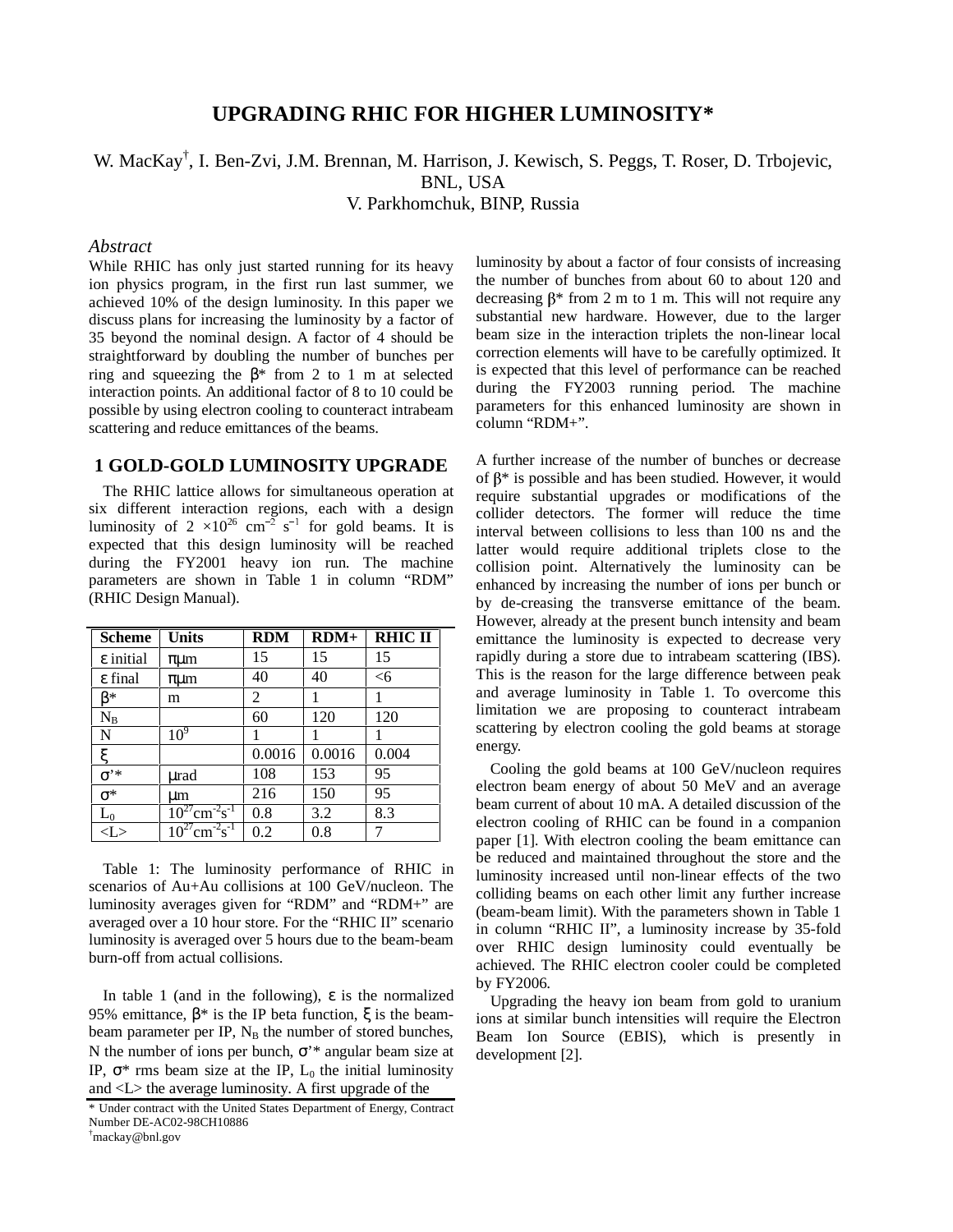## **2 LUMINOSITY UPGRADES FOR POLARIZED PROTON OPERATION**

The RHIC spin physics program uses the unique capability of RHIC to accelerate and collide polarized proton beams at a center-of-mass energy of up to 500 GeV and a luminosity of up to  $2 \times 10^{32}$  cm<sup>-2</sup>s<sup>-1</sup>.

Although the physics potential of this capability still needs to be exploited there are upgrades to RHIC that can significantly extend the physics reach of this program.

Since the spin physics program relies on high precision measurements a luminosity upgrade is most useful. The proton beam intensity can be increased, or the beam emittance be decreased until the beam-beam limit is reached which corresponds to a luminosity of about  $4\times10^{32}$  cm<sup>-2</sup> s<sup>-1</sup>. The RHIC electron cooler proposed for heavy ion operation could be used at injection energy to achieve this reduction of the proton beam emittance. The machine parameters for the expected luminosity during FY2001 (column "RDM"), the enhanced luminosity as discussed above for gold beams (column "RDM+"), and the luminosity at the beam-beam limit (column "RHIC II") are listed in Table 2.

| <b>Scheme</b>  | <b>Units</b>   | <b>RDM</b> | $RDM+$         | <b>RHIC II</b> |
|----------------|----------------|------------|----------------|----------------|
| ε              | $\pi \mu m$    | 20         | 20             | 12             |
| ß*             | m              | 2          |                |                |
| $\rm N_B$      |                | 60         | 120            | 120            |
| N              | $10^{11}$      |            | $\mathfrak{D}$ | 2              |
| ٣              |                | 0.0037     | 0.0073         | 0.012          |
| σ'*            | urad           | 79         | 112            | 86             |
| $\sigma^*$     | um             | 158        | 112            | 86             |
| $\mathsf{L}_0$ | $-2 - 1$<br>cm | 1.5        | 24             | 40             |

Table 2: The luminosity performance of RHIC in scenarios of p+p collisions at 250 GeV per beam. Note that for the RHIC II and RDM+ scenarios, we have assumed that beams are colliding at only two or three IP's respectively, so the total tune shift limit is still 0.024.

It seems also possible to install in one or two interaction regions an additional pair of high-field focusing triplets that would reduce  $β*$  to about 30 cm, increasing the luminosity by an additional factor of 3. Finally, the number of bunches in each ring could be increased from 120 to 360, increasing the luminosity by another factor of 3. These two last upgrade options would also require an upgrade to the detectors.

Taken together these upgrades would allow for polarized proton luminosity at 500 GeV of up to  $4\times10^{33}$  $\text{cm}^{-2}\text{s}^{-1}$ , a 20-fold increase over the present luminosity goal for pp.

It may also be interesting to increase the center-of-mass energy of the polarized proton collisions. The arc dipoles and quadrupoles in RHIC have a margin of about 30% beyond the operating field for 250 GeV beam energy. Exploiting this margin would allow for operation at a center-of-mass energy of about 650 GeV. One or two interaction regions would have to be refitted with higher field magnets to produce collisions whereas the remaining interaction regions could be retuned for simply transporting the higher energy beam without producing collisions.

#### **3 SINGLE BUNCH INTENSITY LIMIT**

The beam-beam parameter ξ, which is proportional to N/ε, places a fundamental limit on the single bunch phase space density N/ $\varepsilon$ , since  $\xi$ =1.5rN/ $\varepsilon$  where r is the classical ion radius. ξ has a critical maximum value which cannot be surpassed, due to nonlinear dynamics. Note that neither the beta function  $\beta^*$  nor the energy  $\gamma$  enter the expression for ξ, thus the single bunch intensity limit cannot be enhanced or reduced by optics or energy upgrades. Also note that  $\xi$  is a "beam-beam" parameter, not a "tune shift" parameter – if there are  $N_{IP}$  head-on collisions per turn, a small amplitude particle suffers a total tune shift of

$$
\Delta Q{=}N_{IP}{\cdot}\xi
$$

The exact critical maximum value  $\zeta_c$  depends on many details such as the number of head-on collisions per turn, the presence of long range beam-beam interactions, the betatron and synchrotron tunes, the chromaticity, the possible presence of external sources of tune modulation, damping, etc. Even without a detailed model of an upgraded RHIC, it is reasonable to assume that

$$
\xi_c \approx 0.024/N_{IP}
$$

an approximate value which is justified not only by general calculations and simulations, but also by direct experience at the SPS[3], and the Tevatron[4, 5]. It is unclear how electron cooling may affect this limit.

The single bunch intensity limit due to the beam-beam interaction is directly proportional to the emittance, which is nominally expected to increase from about 15 µm to about 40 µm in the course of a 10-hour store, due to intrabeam scattering (IBS). Using nominal numerical values for  $ξ$  and  $ε$ , the maximum single bunch gold intensity is found to be

 $N_c$ =2.6⋅10<sup>9</sup>(ε/15μm)( ξ<sub>ε</sub>/0.004)

This is to be compared with the nominal single bunch intensity of  $10^9$  ions per bunch quoted in the RHIC Design Manual [6]. The beam-beam limit is not far away.

## **4 LUMINOSITY AT THE BEAM-BEAM AND ANGULAR APERTURE LIMITS**

The luminosity per interaction point is given by

L=N<sub>B</sub> $\xi^2 \sigma^{\prime *}^2 (4\pi f_{rev} \gamma^2/r^2)$ 

Where  $f_{rev}$  is the revolution frequency. The term in parentheses is constant at fixed energy. This parameterization is appropriate when the maximum luminosity is simultaneously limited – or nearly limited – by beam-beam effects and by interaction region optics, since then the values of  $\xi$  and  $\sigma$ <sup>\*</sup> are well known.

The beta function at a distance d from the IP, still in the drift region before the first quadrupole, is given by

 $\beta$ (d)= β<sup>\*</sup>+d<sup>2</sup>/β<sup>\*</sup>~ d<sup>2</sup>/β<sup>\*</sup>